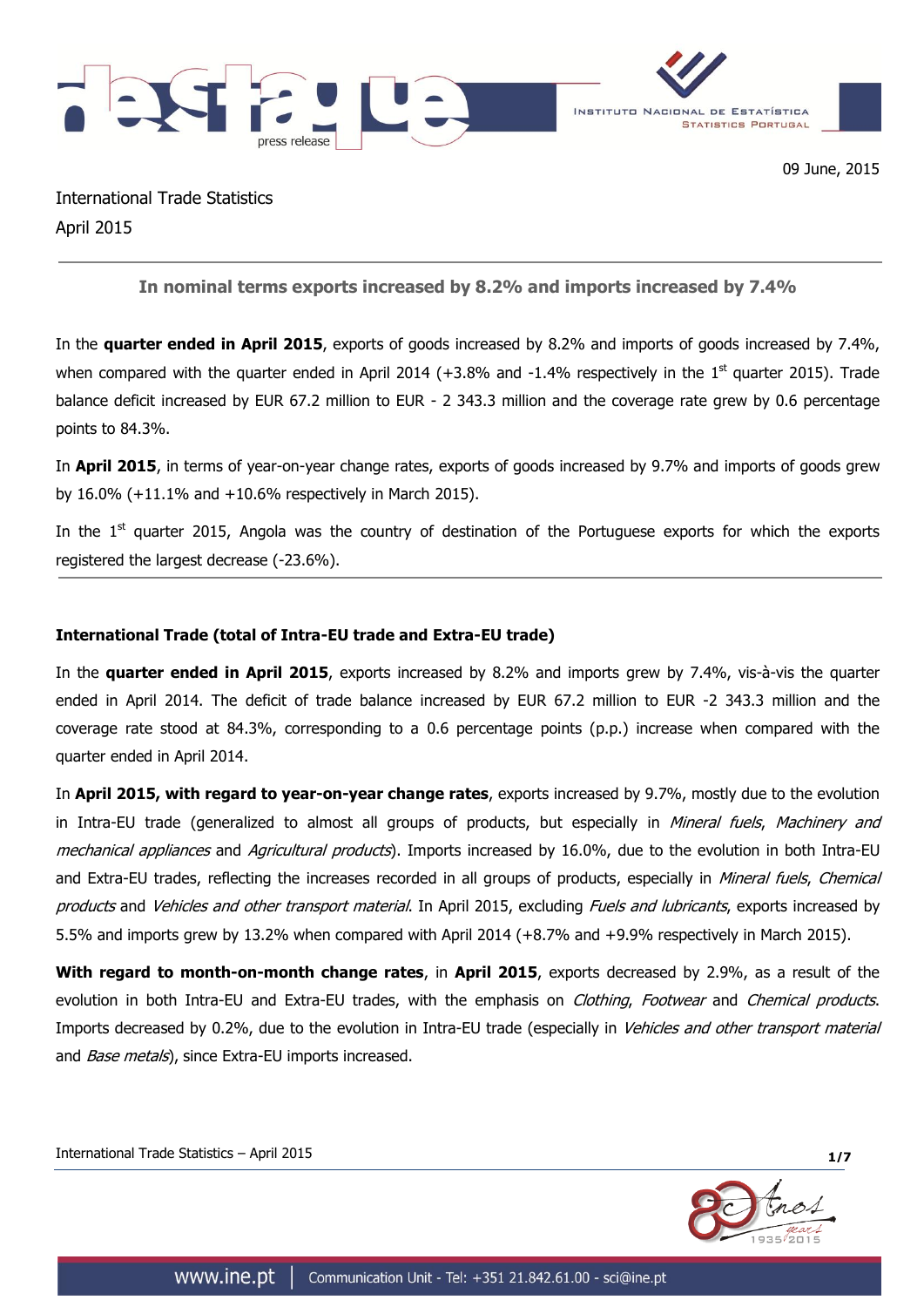

| <b>GLOBAL DATA</b>                    | <b>€ Million</b> | <b>GROWTH</b><br><b>RATE</b>      |               |
|---------------------------------------|------------------|-----------------------------------|---------------|
|                                       |                  | FEB 14 to APR 14 FEB 15 to APR 15 | $\frac{0}{0}$ |
| <b>INTERNATIONAL</b>                  |                  |                                   |               |
| Exports (FOB)                         | 11 665.8         | 12 625.5                          | 8.2           |
| Imports (CIF)                         | 13 941.9         | 14 968.8                          | 7.4           |
| <b>Trade Balance</b>                  | $-2276.1$        | $-2343.3$                         |               |
| Coverage rate (%)                     | 83.7             | 84.3                              |               |
| <b>INTRA-EU</b>                       |                  |                                   |               |
| Exports (FOB)                         | 8 4 19.8         | 9 189.8                           | 9.1           |
| Imports (CIF)                         | 10 872.1         | 11 581.2                          | 6.5           |
| <b>Trade Balance</b>                  | $-2452.3$        | $-2391.4$                         |               |
| Coverage rate (%)                     | 77.4             | 79.4                              |               |
| <b>EURO ZONE</b>                      |                  |                                   |               |
| Exports (FOB)                         | 7 061.3          | 7 7 1 5 . 7                       | 9.3           |
| Imports (CIF)                         | 9 805.2          | 10 407.6                          | 6.1           |
| <b>Trade Balance</b>                  | $-2743.9$        | $-2691.9$                         |               |
| Coverage rate (%)                     | 72.0             | 74.1                              |               |
| <b>EXTRA-EU</b>                       |                  |                                   |               |
| Exports (FOB)                         | 3 246.0          | 3 4 3 5 . 7                       | 5.8           |
| Imports (CIF)                         | 3 069.7          | 3 3 8 7 . 6                       | 10.4          |
| Trade Balance                         | 176.2            | 48.1                              |               |
| Coverage rate (%)                     | 105.7            | 101.4                             |               |
| <b>EXCLUDING FUELS AND LUBRICANTS</b> |                  |                                   |               |
| Exports (FOB)                         | 2 982.2          | 3 0 1 9 . 1                       | 1.2           |
| Imports (CIF)                         | 1 825.2          | 2 0 3 7 . 3                       | 11.6          |
| <b>Trade Balance</b>                  | 1 157.0          | 981.8                             |               |
| Coverage rate (%)                     | 163.4            | 148.2                             |               |

## **Intra-EU trade**

In the **quarter ended in April 2015**, Intra-EU exports increased by 9.1% and Intra-EU imports grew by 6.5%, **vis-àvis the quarter ended in April 2014**, with a corresponding coverage rate of 79.4% and a deficit of EUR 2 391.4 million.

In **April 2015**, Intra-EU exports increased by 10.2% **vis-à-vis April 2014**, due to the evolution in most groups of products, with the emphasis on Mineral fuels (mostly on Medium oils and preparations of petroleum or bituminous minerals and Light oils and preparations of petroleum or bituminous minerals), Machinery and mechanical appliances and Agricultural products. Intra-EU imports increased by 11.9%, mirroring the increases registered in most groups of products, more so in *Chemical products* (mostly *Medicaments*), Vehicles and other transport equipment (namely Passenger motor cars).

**When compared to the previous month**, Intra-EU exports fell by 2.3% in **April 2015**, mainly due to the performance of Clothing (especially T-shirts, singlets and other vests, knitted or crocheted) and Footwear (mostly Footwear with outer soles of rubber, plastics, leather or composition leather and uppers of leather). Intra-EU imports decreased by 2.2%, mainly as a result of the evolution in Vehicles and other transport equipment (especially Passenger motor cars) and Base metals (mostly Ferrous waste and scrap; remelting scrap ingots of iron or steel).

International Trade Statistics – April 2015 **2/7**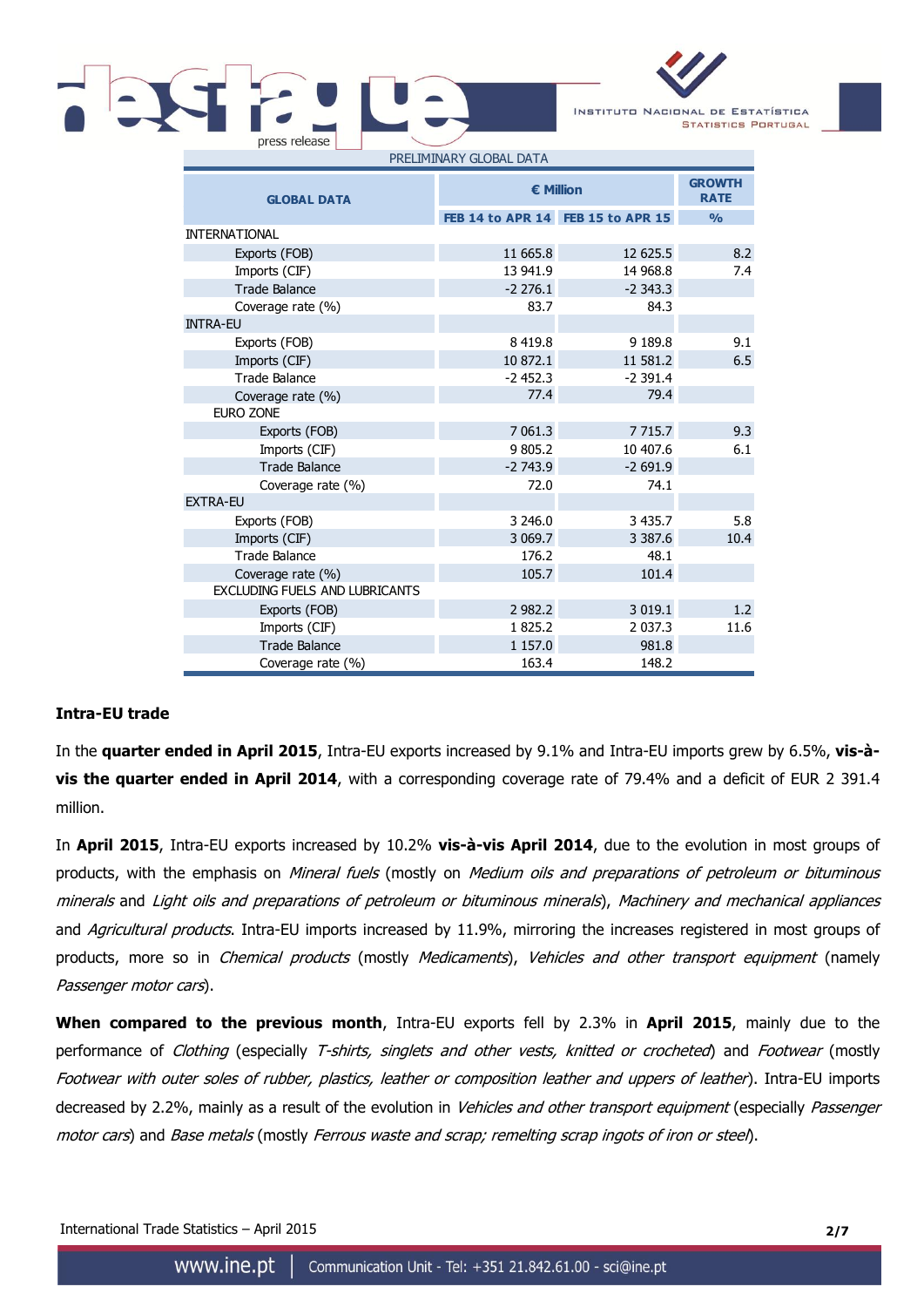



## **Extra-EU trade**

In the **quarter ended in April 2015**, **vis-à-vis the quarter ended in April 2014**, Extra-EU exports increased by 5.8% and Extra-EU imports grew by 10.4%, which corresponded to a surplus of EUR 48.1 million and a coverage rate of 101.4%. Excluding *Fuels and lubricants*, Extra-EU exports grew by 1.2% and Extra-EU imports increased by 11.6%. Extra-EU trade balance, excluding these types of products, accounted for a EUR 981.8 million surplus, corresponding to a coverage rate of 148.2%.

In **April 2015**, exports to Third Countries increased by 8.3% **in comparison with April 2014**, especially reflecting the evolution registered in Mineral fuels (mainly Motor spirit and Gas oils of petroleum). Extra-EU imports increased by 31.0%, as a result of the increases recorded in most groups of products, especially in *Mineral fuels* (mostly *Petroleum* oils and those obtained from bituminous minerals, crude and Natural gas, liquefied). It should be underlined that in April 2014 Extra-EU imports recorded the lowest monthly value of the year, due to a planned general stop of the Sines refinery for maintenance purposes.

In **April 2015**, Extra-EU exports decreased by 4.2% **vis-à-vis March 2015**, mostly due to Machinery and mechanical appliances (mainly Parts suitable for use solely or principally with electric motors and generators), Chemicals products (especially Medicaments) and Agricultural products. Extra-EU imports increased by 6.9%, mainly due to Mineral fuels (mostly Petroleum oils and those obtained from bituminous minerals, crude, Bituminous coal and Fuel oils).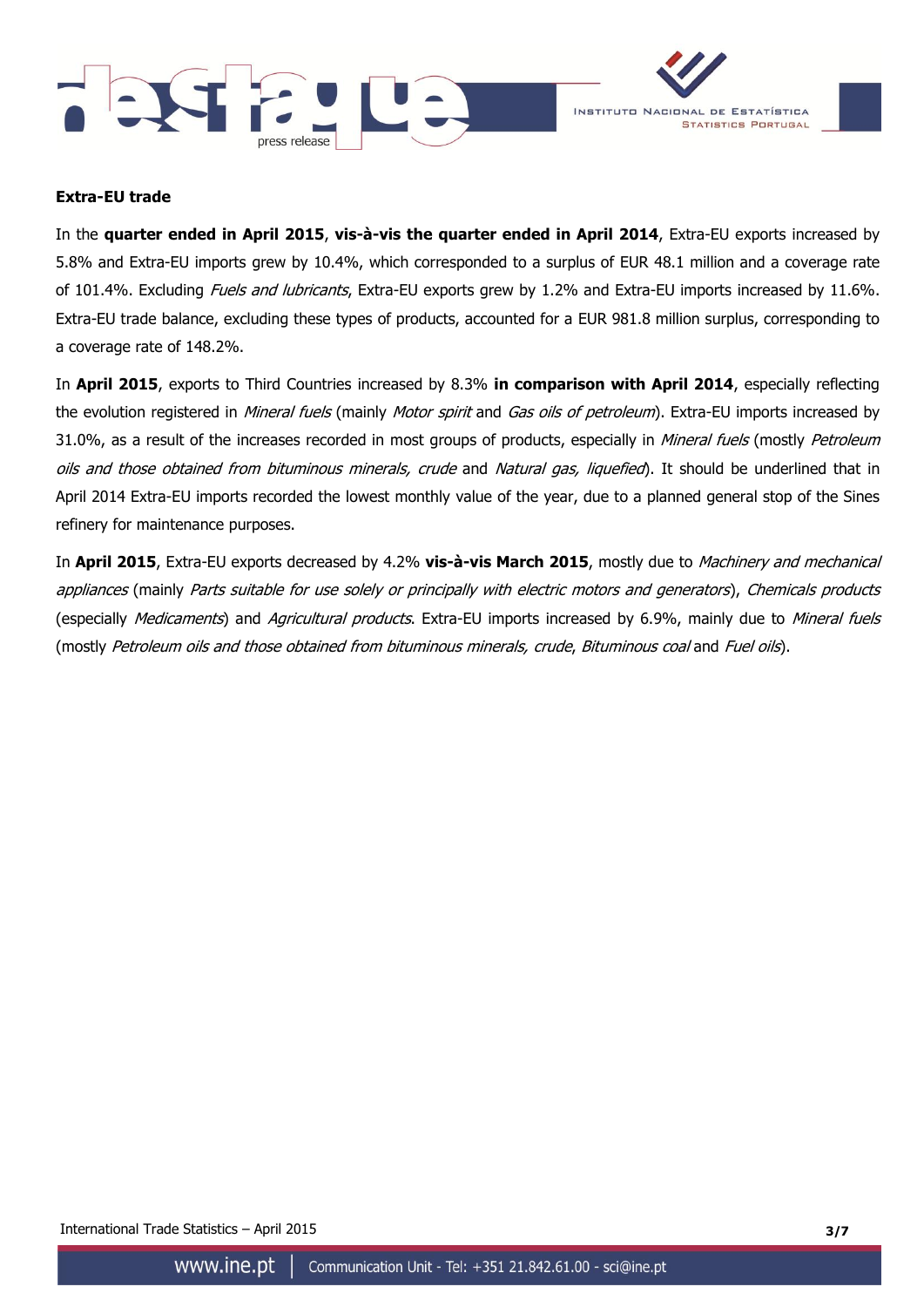



| PRELIMINARY MONTHLY DATA - EXPORTS |                  |         |                      |                           |                 |         |                  |                           |                 |         |                  |                           |           |  |  |                    |
|------------------------------------|------------------|---------|----------------------|---------------------------|-----------------|---------|------------------|---------------------------|-----------------|---------|------------------|---------------------------|-----------|--|--|--------------------|
|                                    |                  |         | <b>INTERNATIONAL</b> |                           | <b>INTRA-EU</b> |         |                  |                           | <b>EXTRA-EU</b> |         |                  |                           |           |  |  |                    |
|                                    | <b>€ Million</b> |         | <b>GROWTH RATE</b>   |                           | € Million       |         |                  |                           |                 |         |                  | <b>GROWTH RATE</b>        | € Million |  |  | <b>GROWTH RATE</b> |
| <b>MONTH</b>                       |                  |         |                      | $\frac{0}{0}$             |                 |         |                  | $\frac{0}{0}$             | $\frac{1}{2}$   |         |                  |                           |           |  |  |                    |
|                                    | 2014             | 2015    | Year-on-<br>year     | <b>Month-to-</b><br>month | 2014            | 2015    | Year-on-<br>year | <b>Month-to-</b><br>month | 2014            | 2015    | Year-on-<br>year | <b>Month-to-</b><br>month |           |  |  |                    |
| <b>TOTAL</b>                       | 48 177           | 16 413  |                      |                           | 34 161          | 12 002  |                  |                           | 14 017          | 4 4 1 2 |                  |                           |           |  |  |                    |
| <b>JANUARY</b>                     | 3 9 2 9          | 3788    | $-3.6$               | 2.1                       | 2876            | 2812    | $-2.2$           | 9.9                       | 1 0 5 3         | 976     | $-7.3$           | $-15.2$                   |           |  |  |                    |
| <b>FEBRUARY</b>                    | 3827             | 3 9 7 1 | 3.8                  | 4.8                       | 2 7 7 0         | 2 9 3 5 | 5.9              | 4.4                       | 1 0 5 7         | 1 0 3 5 | $-2.0$           | 6.1                       |           |  |  |                    |
| MARCH                              | 3 952            | 4 3 9 0 | 11.1                 | 10.6                      | 2846            | 3 1 6 4 | 11.2             | 7.8                       | 1 1 0 5         | 1 2 2 6 | 10.9             | 18.4                      |           |  |  |                    |
| <b>APRIL</b>                       | 3887             | 4 2 6 4 | 9.7                  | $-2.9$                    | 2 8 0 3         | 3 0 9 0 | 10.2             | $-2.3$                    | 1 0 8 4         | 1 174   | 8.3              | $-4.2$                    |           |  |  |                    |
| MAY                                | 4 0 9 0          |         |                      |                           | 2 9 2 0         |         |                  |                           | 1 1 7 0         |         |                  |                           |           |  |  |                    |
| <b>JUNE</b>                        | 4 1 9 6          |         |                      |                           | 3 0 0 4         |         |                  |                           | 1 1 9 3         |         |                  |                           |           |  |  |                    |
| <b>JULY</b>                        | 4 4 7 6          |         |                      |                           | 3 1 9 5         |         |                  |                           | 1 2 8 1         |         |                  |                           |           |  |  |                    |
| <b>AUGUST</b>                      | 3 2 5 0          |         |                      |                           | 2 1 9 1         |         |                  |                           | 1 0 5 8         |         |                  |                           |           |  |  |                    |
| <b>SEPTEMBER</b>                   | 4 0 8 1          |         |                      |                           | 2 9 0 2         |         |                  |                           | 1 1 7 9         |         |                  |                           |           |  |  |                    |
| <b>OCTOBER</b>                     | 4 6 3 6          |         |                      |                           | 3 1 2 5         |         |                  |                           | 1511            |         |                  |                           |           |  |  |                    |
| <b>NOVEMBER</b>                    | 4 1 4 3          |         |                      |                           | 2 9 6 9         |         |                  |                           | 1 1 7 4         |         |                  |                           |           |  |  |                    |
| <b>DECEMBER</b>                    | 3710             |         |                      |                           | 2 5 5 9         |         |                  |                           | 1 1 5 2         |         |                  |                           |           |  |  |                    |



International Trade Statistics – April 2015 **4/7**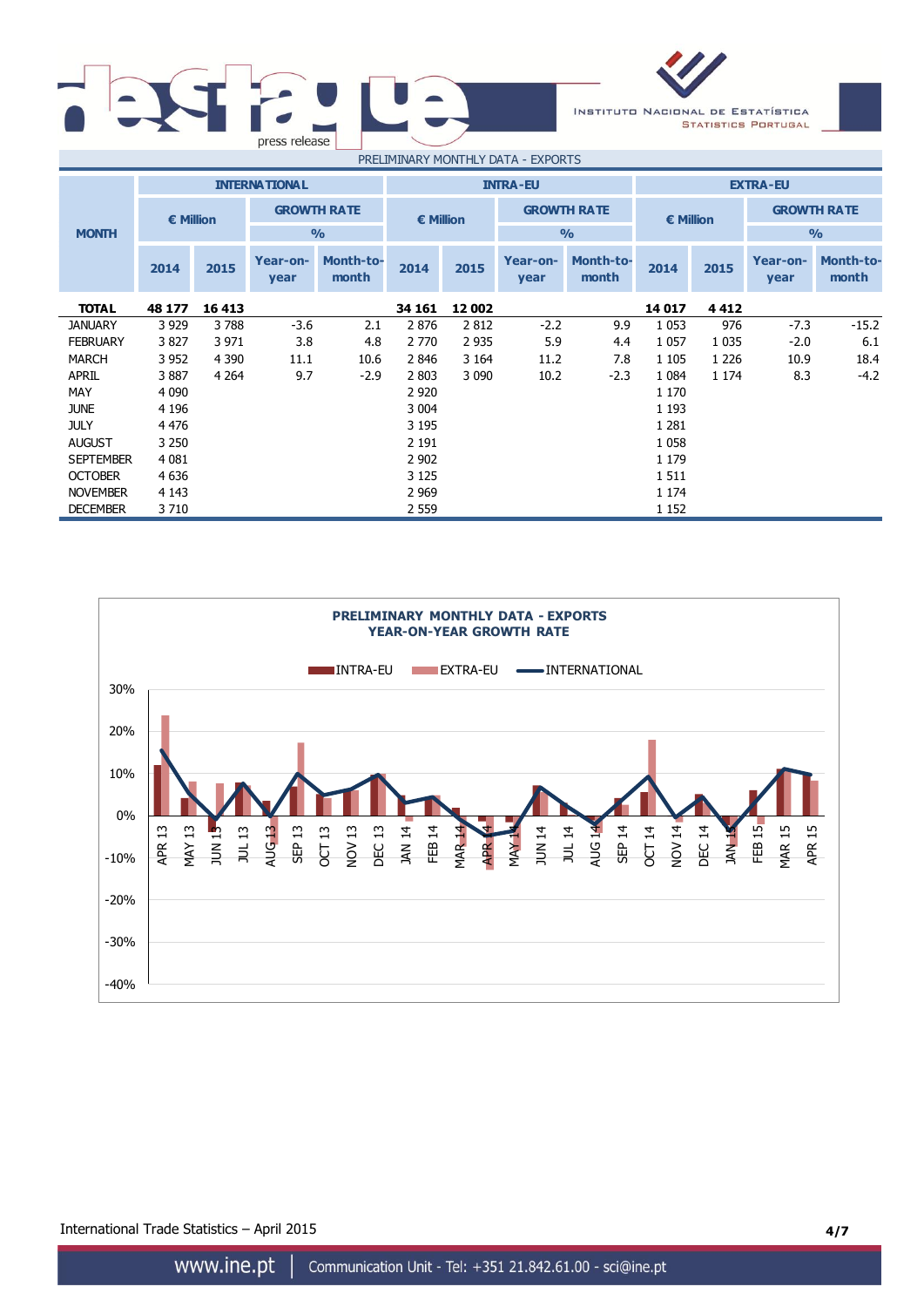

| PRELIMINARY MONTHLY DATA - IMPORTS |           |         |                      |                           |                  |         |                  |                           |                    |         |                  |                           |  |                    |
|------------------------------------|-----------|---------|----------------------|---------------------------|------------------|---------|------------------|---------------------------|--------------------|---------|------------------|---------------------------|--|--------------------|
|                                    |           |         | <b>INTERNATIONAL</b> |                           | <b>INTRA-EU</b>  |         |                  | <b>EXTRA-EU</b>           |                    |         |                  |                           |  |                    |
|                                    | € Million |         |                      | <b>GROWTH RATE</b>        | <b>€ Million</b> |         |                  |                           | <b>GROWTH RATE</b> |         | € Million        |                           |  | <b>GROWTH RATE</b> |
| <b>MONTH</b>                       |           |         |                      | $\frac{0}{0}$             |                  |         |                  | $\frac{0}{0}$             |                    |         |                  | $\frac{1}{2}$             |  |                    |
|                                    | 2014      | 2015    | Year-on-<br>year     | <b>Month-to-</b><br>month | 2014             | 2015    | Year-on-<br>year | <b>Month-to-</b><br>month | 2014               | 2015    | Year-on-<br>year | <b>Month-to-</b><br>month |  |                    |
| <b>TOTAL</b>                       | 58 854    | 19 390  |                      |                           | 43 979           | 14 973  |                  |                           | 14875              | 4416    |                  |                           |  |                    |
| <b>JANUARY</b>                     | 4 9 20    | 4 4 2 1 | $-10.1$              | $-6.7$                    | 3 4 8 2          | 3 3 9 2 | $-2.6$           | $-5.3$                    | 1 4 3 7            | 1 0 2 9 | $-28.4$          | $-11.1$                   |  |                    |
| <b>FEBRUARY</b>                    | 4 6 63    | 4 4 6 4 | $-4.3$               | 1.0                       | 3 541            | 3 5 3 0 | $-0.3$           | 4.1                       | 1 1 2 1            | 934     | $-16.7$          | $-9.2$                    |  |                    |
| <b>MARCH</b>                       | 4 7 5 5   | 5 2 5 6 | 10.6                 | 17.7                      | 3 7 7 4          | 4 0 7 1 | 7.9              | 15.3                      | 981                | 1 1 8 6 | 20.9             | 26.9                      |  |                    |
| APRIL                              | 4 5 24    | 5 2 4 8 | 16.0                 | $-0.2$                    | 3 5 5 7          | 3 980   | 11.9             | $-2.2$                    | 968                | 1 2 6 8 | 31.0             | 6.9                       |  |                    |
| MAY                                | 5 0 0 4   |         |                      |                           | 3673             |         |                  |                           | 1 3 3 1            |         |                  |                           |  |                    |
| <b>JUNE</b>                        | 5 0 3 9   |         |                      |                           | 3 5 8 0          |         |                  |                           | 1 4 5 9            |         |                  |                           |  |                    |
| <b>JULY</b>                        | 5 4 1 2   |         |                      |                           | 3 9 1 1          |         |                  |                           | 1 5 0 1            |         |                  |                           |  |                    |
| <b>AUGUST</b>                      | 4 1 3 6   |         |                      |                           | 2 9 61           |         |                  |                           | 1 1 7 4            |         |                  |                           |  |                    |
| <b>SEPTEMBER</b>                   | 5 2 1 3   |         |                      |                           | 3 9 3 2          |         |                  |                           | 1 2 8 1            |         |                  |                           |  |                    |
| <b>OCTOBER</b>                     | 5 5 0 9   |         |                      |                           | 4 1 9 0          |         |                  |                           | 1 3 1 9            |         |                  |                           |  |                    |
| <b>NOVEMBER</b>                    | 4 9 4 0   |         |                      |                           | 3796             |         |                  |                           | 1 1 4 5            |         |                  |                           |  |                    |
| <b>DECEMBER</b>                    | 4 740     |         |                      |                           | 3 5 8 2          |         |                  |                           | 1 1 5 8            |         |                  |                           |  |                    |



International Trade Statistics – April 2015 **5/7**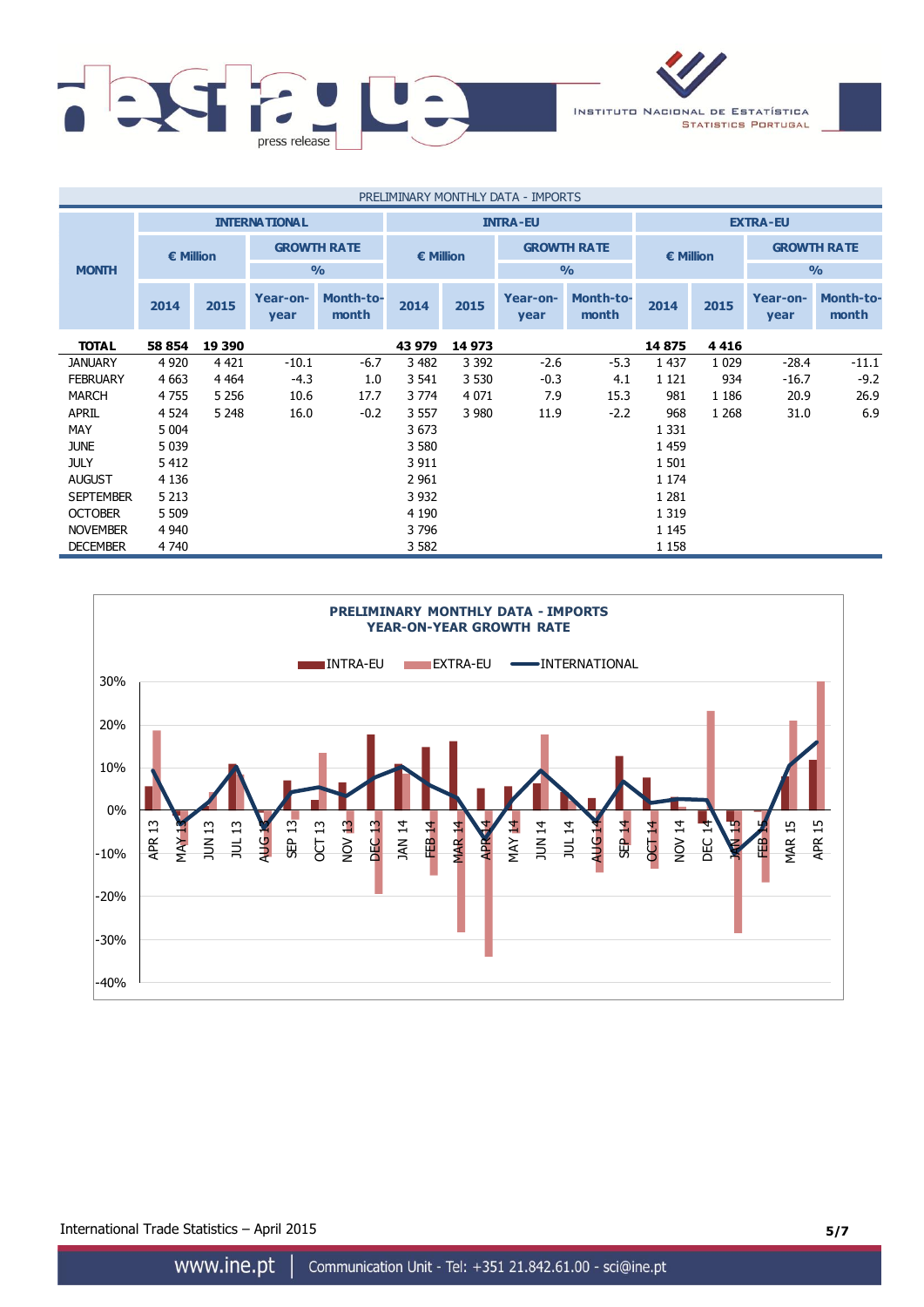



# **Broad Economic Categories**

In the **quarter ended in April 2015, in comparison with the quarter ended in April 2014**, all the categories registered increases on exports, especially in Fuels and lubricants (+61.2%), namely in Processed goods.

In the same period, with regard to **imports**, the emphasis went to the increase by 21.4% in Transport equipment and accessories, mostly in Passenger motor cars. Imports of Fuels and lubricants fell by 5.9%.

| PRELIMINARY GLOBAL DATA                               |                |                                      |                              |                          |                                      |                              |  |  |
|-------------------------------------------------------|----------------|--------------------------------------|------------------------------|--------------------------|--------------------------------------|------------------------------|--|--|
|                                                       |                | <b>INTERNATIONAL</b>                 |                              |                          |                                      |                              |  |  |
|                                                       |                | <b>EXPORTS</b>                       |                              | <b>IMPORTS</b>           |                                      |                              |  |  |
| <b>BROAD ECONOMIC CATEGORIES</b>                      |                | € Million                            | <b>GROWTH</b><br><b>RATE</b> | € Million                |                                      | <b>GROWTH</b><br><b>RATE</b> |  |  |
|                                                       | <b>APR 14</b>  | FEB 14 to FEB 15 to<br><b>APR 15</b> | $\frac{0}{0}$                | <b>APR 14</b>            | FEB 14 to FEB 15 to<br><b>APR 15</b> | O <sub>0</sub>               |  |  |
| <b>FOOD AND BEVERAGES</b>                             | 1 1 6 1        | 1 2 4 7                              | 7.4                          | 1830                     | 1986                                 | 8.5                          |  |  |
| PRIMARY                                               | 309            | 367                                  | 18.8                         | 787                      | 864                                  | 9.7                          |  |  |
| <b>PROCESSED</b>                                      | 853            | 881                                  | 3.3                          | 1 0 4 3                  | 1 1 2 2                              | 7.5                          |  |  |
| INDUSTRIAL SUPPLIES NOT ELSEWHERE SPECIFIED           | 4 1 3 9        | 4 3 0 4                              | 4.0                          | 4 2 7 0                  | 4 4 1 9                              | 3.5                          |  |  |
| PRIMARY                                               | 356            | 375                                  | 5.2                          | 452                      | 480                                  | 6.2                          |  |  |
| <b>PROCESSED</b>                                      | 3783           | 3 9 2 9                              | 3.9                          | 3817                     | 3 9 3 9                              | 3.2                          |  |  |
| <b>FUELS AND LUBRICANTS</b>                           | 579            | 933                                  | 61.2                         | 1 9 8 9                  | 1871                                 | $-5.9$                       |  |  |
| PRIMARY                                               | 1              | $\mathbf 0$                          | $-26.3$                      | 1 2 4 2                  | 1 3 8 1                              | 11.2                         |  |  |
| <b>PROCESSED</b>                                      | 578            | 932                                  | 61.3                         | 746                      | 489                                  | $-34.5$                      |  |  |
| CAPITAL GOODS, AND PARTS AND ACCESSORIES THEREOF (1)  | 1 5 3 8        | 1 6 4 5                              | 7.0                          | 1 9 8 3                  | 2 1 1 8                              | 6.8                          |  |  |
| CAPITAL GOODS (EXCEPT TRANSPORT EQUIPMENT)            | 959            | 980                                  | 2.2                          | 1 200                    | 1 3 1 4                              | 9.5                          |  |  |
| PARTS AND ACCESSORIES                                 | 578            | 664                                  | 14.8                         | 783                      | 804                                  | 2.6                          |  |  |
| TRANSPORT EQUIPMENT AND PARTS AND ACCESSORIES THEREOF | 1 9 4 0        | 2 0 4 1                              | 5.2                          | 1834                     | 2 2 2 6                              | 21.4                         |  |  |
| PASSENGER MOTOR CARS                                  | 587            | 545                                  | $-7.3$                       | 670                      | 918                                  | 37.1                         |  |  |
| <b>OTHER</b>                                          | 264            | 295                                  | 11.9                         | 182                      | 237                                  | 30.4                         |  |  |
| PARTS AND ACCESSORIES                                 | 1 0 8 9        | 1 2 0 2                              | 10.3                         | 982                      | 1 0 7 1                              | 9.0                          |  |  |
| CONSUMER GOODS NOT ELSEWHERE SPECIFIED                | 2 3 0 1        | 2 4 4 3                              | 6.2                          | 2 0 3 4                  | 2 3 4 8                              | 15.4                         |  |  |
| <b>DURABLE</b>                                        | 302            | 311                                  | 2.9                          | 293                      | 339                                  | 15.6                         |  |  |
| <b>SEMI-DURABLE</b>                                   | 1 2 3 9        | 1 3 1 0                              | 5.7                          | 793                      | 853                                  | 7.7                          |  |  |
| <b>NON-DURABLE</b>                                    | 759            | 822                                  | 8.3                          | 948                      | 1 1 5 5                              | 21.8                         |  |  |
| <b>GOODS NOT ELSEWHERE SPECIFIED</b>                  | $\overline{7}$ | 12                                   | 72.2                         | $\overline{\phantom{0}}$ | $\mathcal{P}$                        | $-4.0$                       |  |  |
| (1) - EXCEPT TRANSPORT EQUIPMENT                      |                |                                      |                              |                          |                                      |                              |  |  |